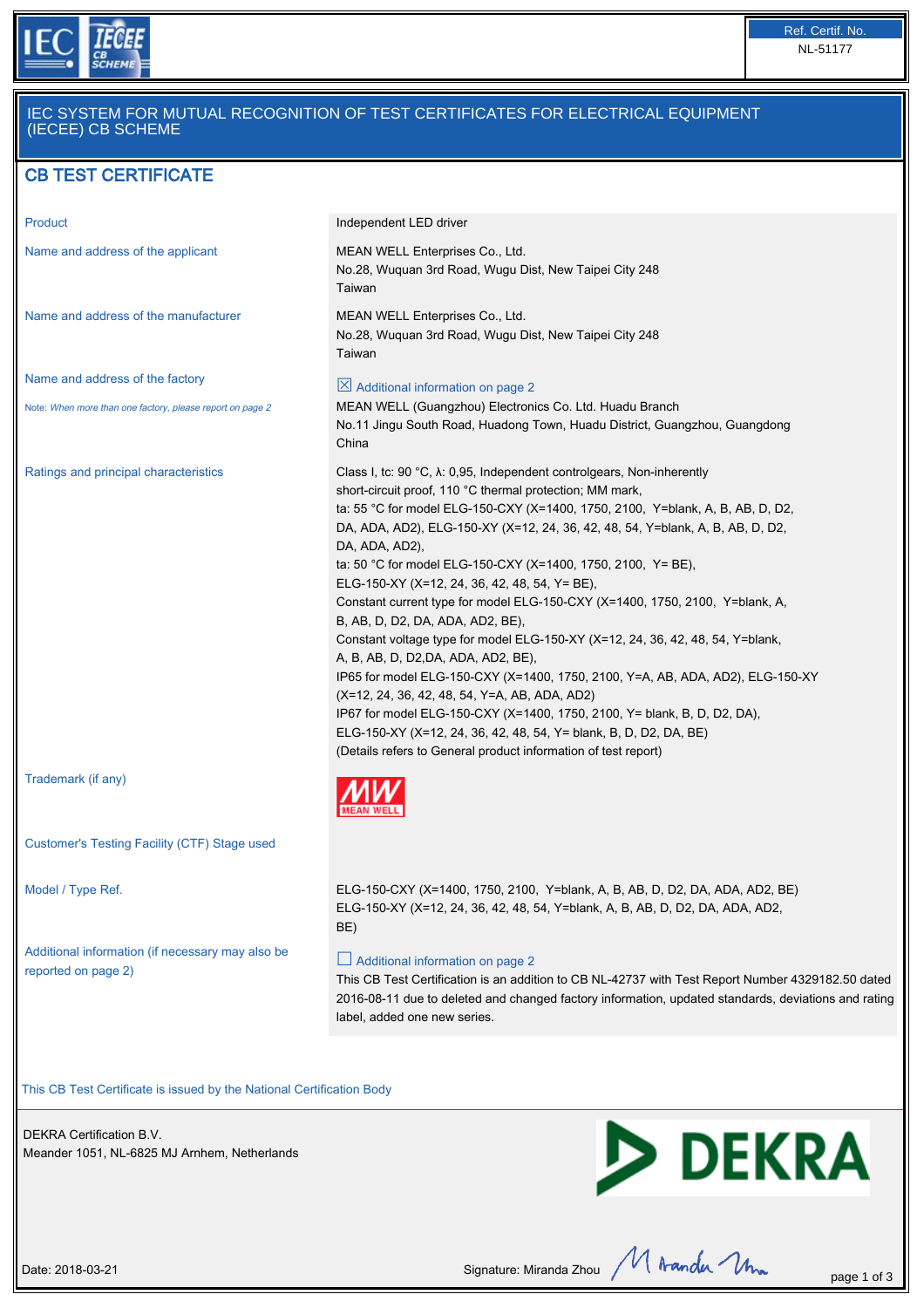

#### IEC SYSTEM FOR MUTUAL RECOGNITION OF TEST CERTIFICATES FOR ELECTRICAL EQUIPMENT (IECEE) CB SCHEME

A sample of the product was tested and found to be in conformity with

IEC 61347-1:2015, IEC 61347-2-13:2014, IEC 61347-2-13:2014/AMD1:2016

EU Group Differences, EU Special National Conditions, AU, NZ

National differences:

4333891.50

As shown in the Test Report Ref. No. which forms part of this Certificate

This CB Test Certificate is issued by the National Certification Body

DEKRA Certification B.V. Meander 1051, NL-6825 MJ Arnhem, Netherlands



Date: 2018-03-21 Signature: Miranda Zhou  $\mathcal{M}$  Aranda  $\mathcal{M}$  Aranda  $\mathcal{M}$